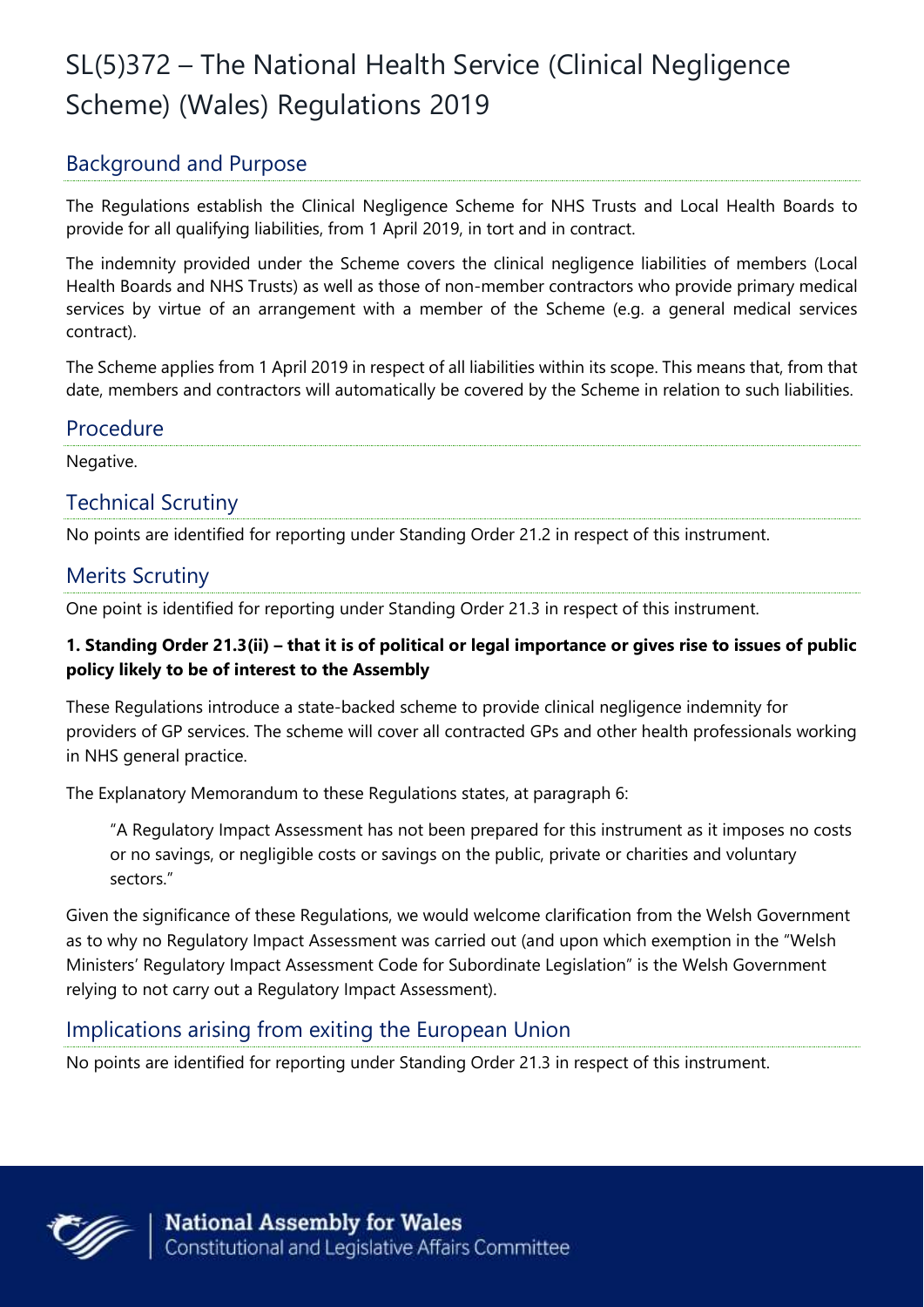## Government Response

**Response to Merits Scrutiny pursuant to Standing Order 21.3(ii) seeking clarification as to why no Regulatory Impact Assessment was undertaken.**

#### **1.Policy Considerations**

1.1 The Minister for Health and Social Services announced on [14 May 2018](http://www.wales.nhs.uk/sites3/Documents/480/20180514%20-%20GP%20Professional%20Indemnity%20Written%20Statement.pdf) that the Welsh Government will be introducing from 1 April 2019 a state backed scheme to provide Clinical Negligence Indemnity for providers of GP services in Wales (i.e. for NHS work). The announcement was welcomed and supported by GPC Wales who specifically highlighted that the introduction of the Scheme represented an important step towards increasing the sustainability of general practice in Wales by addressing the significant cost pressures on GPs given the increasing cost trend associated with GP indemnity premiums. The introduction of the Scheme would be aligned as far as possible with the state backed scheme announced for GPs in England which is also planned to come into force on 1 April 2019.

1.2 The Scheme will build on the existing state backed indemnity cover provided for secondary care and GP out of hours services within NHS Wales.

1.3 Following this announcement extensive engagement has been undertaken with GPs, the three medical defence organisations in the UK, NHS Wales Shared Services Partnership, NHS Wales including Health Boards, Directors of Primary Care, Associate Medical Directors, Directors of Finance, Directors of Nursing and GP Practice Managers. In particular a Stakeholder Reference Group has been established as a forum for discussing and improving proposals to deliver the Scheme as well as ensuring key stakeholders were clearly updated and informed on key developments. Welsh Government has also been working closely with the Department of Health and Social Care to ensure alignment of the Wales and England Schemes wherever possible. The state backed scheme for GP Professional Indemnity has no impact on the voluntary sector or local government.

1.4 A further two written statements were also released by the Minister on [15 November 2018](https://beta.gov.wales/written-statement-gp-professional-indemnity-0) and [6 Feb 2019](https://beta.gov.wales/written-statement-gp-professional-indemnity-1) providing updates on progress of the state backed scheme for Wales.

### **2. Professional Requirement for Clinical Negligence Indemnity**

2.1 Clinical negligence cover is a condition of registration in the UK for all regulated healthcare professionals, and in the case of medical practitioners, a condition of licence under s.44C of the Medical Act 1983. Therefore healthcare professionals are required to hold appropriate clinical negligence indemnity cover to cover the costs of claims and damages awarded to patients